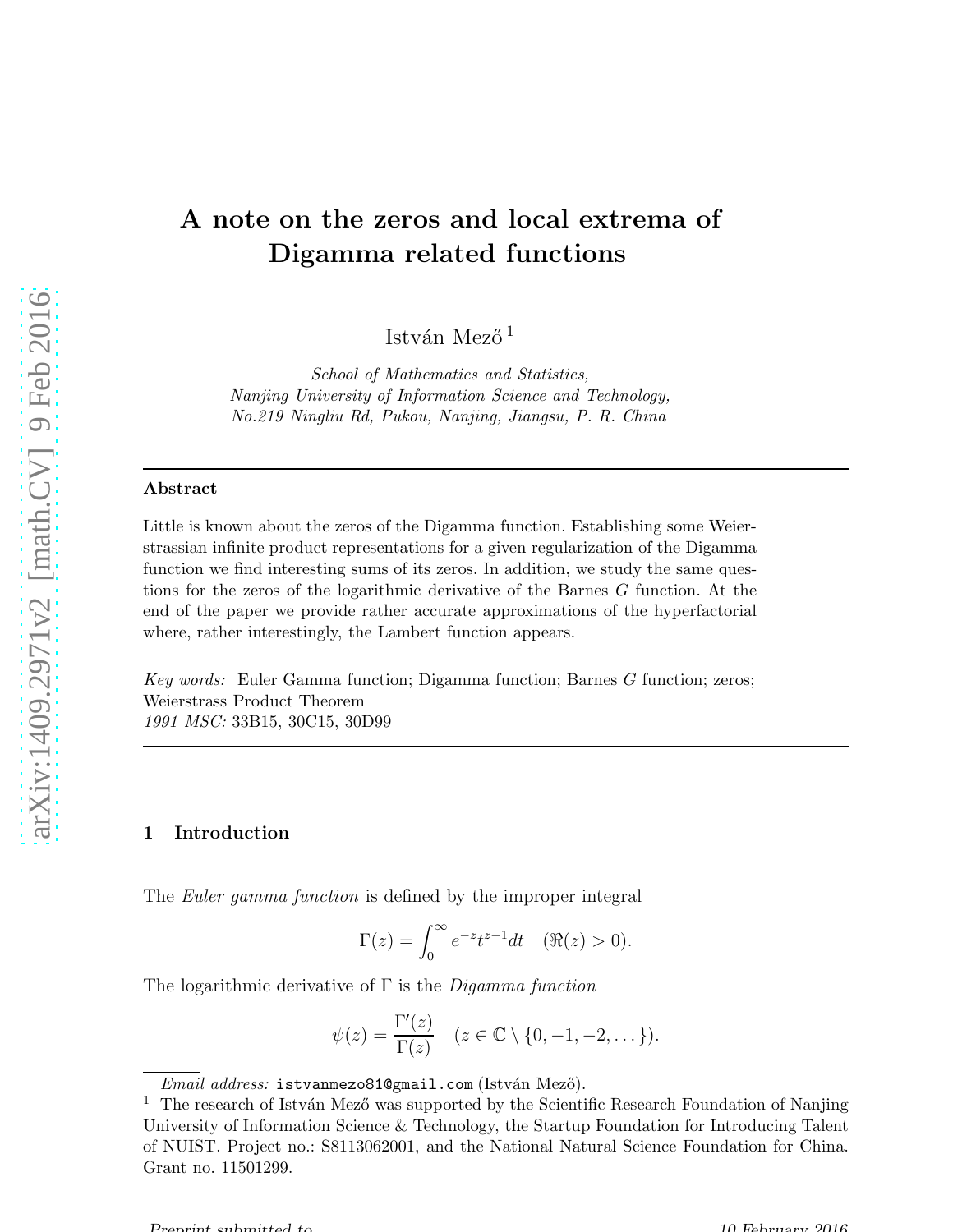This function is analytic everywhere except the non positive integers, and it has first order poles in these points. It is known that the Digamma function has only real and simple zeros, and all of them except only one are negative.

The Barnes G function [\[2\]](#page-6-0) is a higher order analogue of the  $\Gamma$  function satisfying the functional equation

$$
G(z+1) = \Gamma(z)G(z)
$$

with the normalization  $G(1) = 1$ .

The derivative of  $\log G$  does not give us a very different function, because

$$
\psi_G(z) = \frac{G'(z)}{G(z)} = \frac{\log(2\pi) + 1}{2} - z + (z - 1)\psi(z) \quad (z \in \mathbb{C} \setminus \{0, -1, -2, \dots\}).
$$

This function, similarly to the Digamma function, has first order poles in the non positive integers and has real zeros of multiplicity one, two of the zeros are positive.

In this paper we study a regularization of the  $\psi$  and  $\psi_G$  functions which gives us the possibility to find interesting closed form relations for some infinite sums of the zeros of these functions.

## 2 Zeros of the Digamma function

As we mentioned, the  $\psi$  function has only real roots, and has first order poles at the non positive integers. The zeros are of multiplicity one. Canceling the poles somehow, we can get a Weierstrass product representation which is so useful many times. Especially, we can use it to find various infinite sums for the zeros. What we have found is contained in the following theorem.

**Theorem 1** For all  $z \in \mathbb{C}$  we have that

<span id="page-1-0"></span>
$$
\frac{\psi(z)}{\Gamma(z)} = -e^{2\gamma z} \prod_{k=0}^{\infty} \left(1 - \frac{z}{\alpha_k}\right) e^{\frac{z}{\alpha_k}}.
$$
\n(1)

Here  $\gamma$  is the Euler constant, and  $\alpha_k$  is the kth zero of  $\psi$  counted from the right. So, in special,  $\alpha_0 = 1.461632...$  is the unique positive zero of  $\psi$ .

*Proof.* By the properties of the poles of  $\psi$  and  $\Gamma$  it comes that  $\frac{\psi}{\Gamma}$  is an entire function and the set of zeros of this function is the same as that of  $\psi$ . Moreover, it is known due to Hermite [\[1,](#page-6-1) p. 259] that

<span id="page-1-1"></span>
$$
\alpha_k = -k + O\left(\frac{1}{\log k}\right). \tag{2}
$$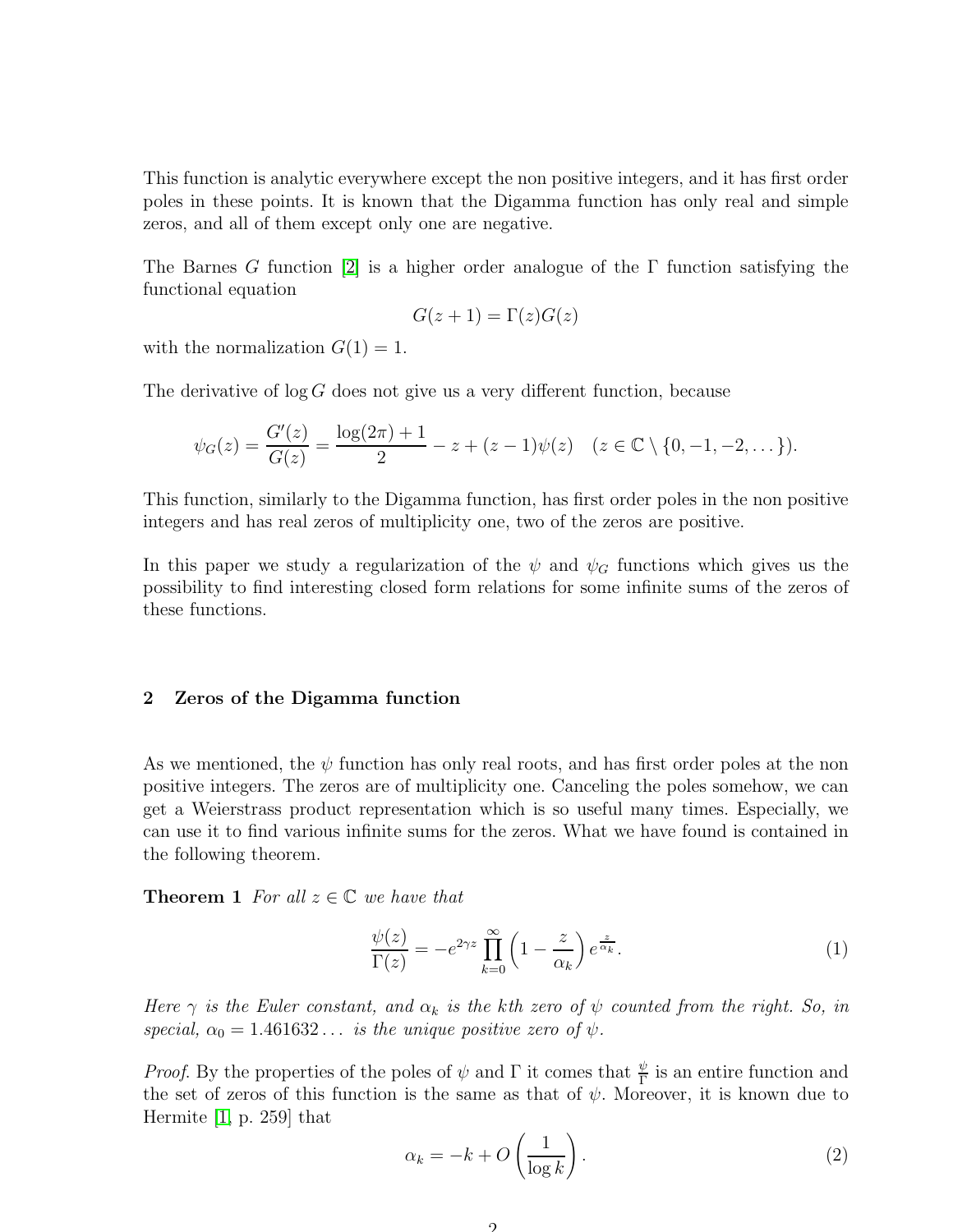Hence, considering the theory of entire functions [\[3\]](#page-6-2) we can be sure that

$$
\frac{\psi(z)}{\Gamma(z)} = ce^{az} \prod_{k=0}^{\infty} \left(1 - \frac{z}{\alpha_k}\right) e^{\frac{z}{\alpha_k}},
$$

for some constants a and c, see [\[3,](#page-6-2) p. 26]. Since  $\frac{\psi(0)}{\Gamma(0)} = -1$  we get that  $c = -1$ . Taking the logarithmic derivative on both sides and substituting zero again it also comes that  $a=2\gamma$ .  $\Box$ 

Some consequences immediately follow. Taking logarithmic derivative on both sides of [\(1\)](#page-1-0) we get that

$$
\frac{\psi'(z)}{\psi(z)} - \psi(z) = 2\gamma - z \sum_{k=0}^{\infty} \frac{1}{\alpha_k^2 - \alpha_k z}
$$

With  $z = 1$  this becomes

$$
\sum_{k=0}^{\infty} \frac{1}{\alpha_k^2 - \alpha_k} = \gamma + \frac{\pi^2}{6\gamma}.
$$

Another consequence of [\(1\)](#page-1-0) is that

$$
\frac{\psi(z)}{\Gamma(z)} \frac{\psi(-z)}{\Gamma(-z)} = \prod_{k=0}^{\infty} \left(1 - \frac{z^2}{\alpha_k^2}\right),
$$

so, comparing the coefficient of  $z^2$  on both sides we have

$$
\sum_{k=0}^{\infty} \frac{1}{\alpha_k^2} = \gamma^2 + \frac{\pi^2}{2}.
$$

The logarithmic derivative of the penultimate formula shows that

$$
\frac{1}{z} + \pi \cot(\pi z) + \frac{\psi_1(z)}{\psi(z)} - \frac{\psi_1(-z)}{\psi(-z)} = -2z \sum_{k=0}^{\infty} \frac{1}{\alpha_k^2 - z^2},
$$

so, in special,

$$
\sum_{k=0}^{\infty} \frac{1}{\alpha_k^2 - 1} = \frac{\gamma}{2} + \frac{\pi^2}{12\gamma} - 1.
$$

One more series identity we can deduce with small effort. Letting

<span id="page-2-0"></span>
$$
F(z) = \frac{\psi(z)}{\Gamma(z)} \frac{\psi(-z)}{\Gamma(-z)},
$$
\n(3)

.

it follows that

$$
F(z)F(iz) = \prod_{k=0}^{\infty} \left(1 - \frac{z^4}{\alpha_k^4}\right).
$$

Comparing the coefficients of  $z<sup>4</sup>$  we arrive at the following identity.

$$
\sum_{k=0}^{\infty} \frac{1}{\alpha_k^4} = \gamma^4 + \frac{2\gamma^2 \pi^2}{3} + \frac{\pi^4}{9} + 4\gamma \zeta(3).
$$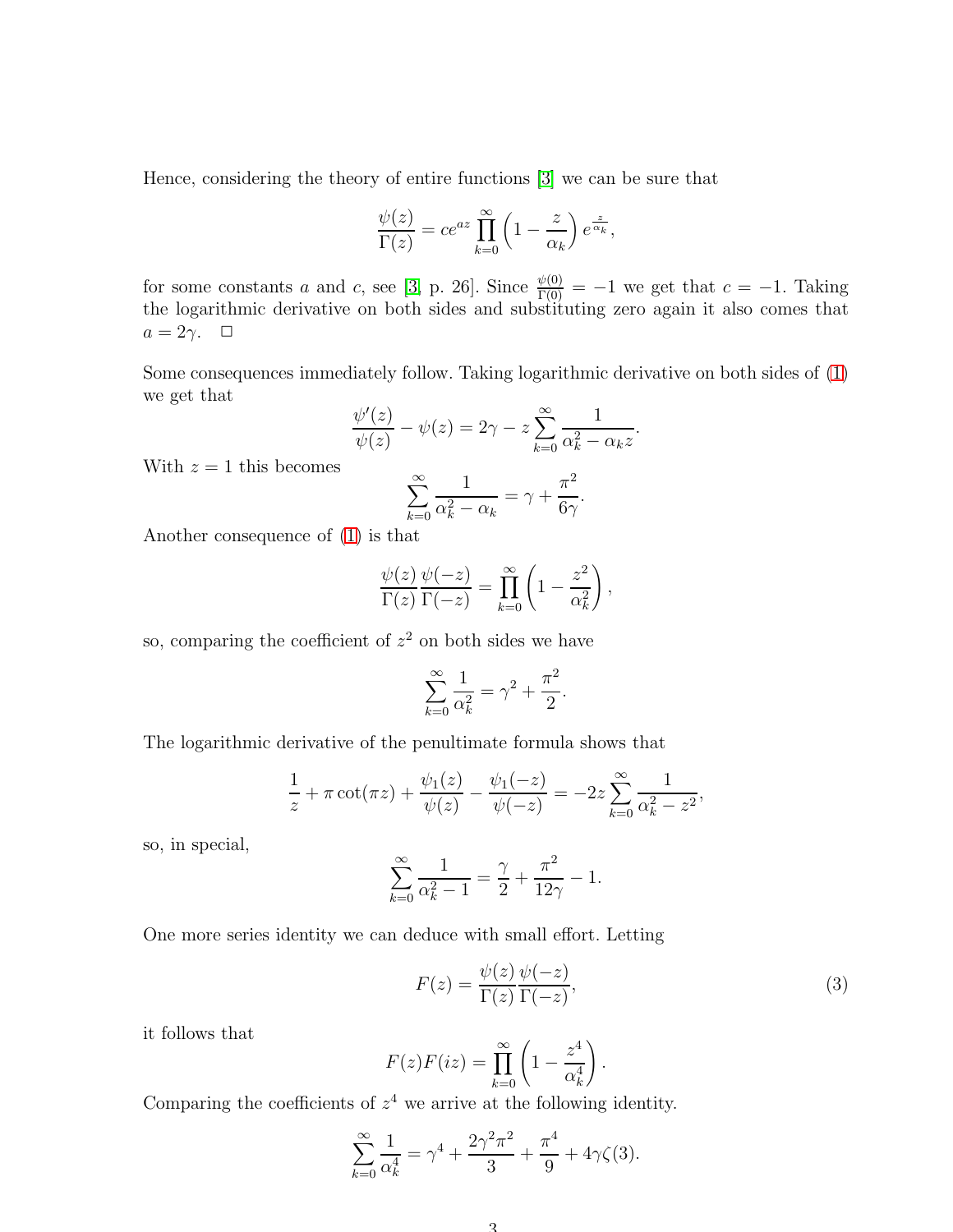Worth to note that all of these series converge slowly.

# 3 Zeros of the  $\psi_G$  function

Since the zeros of the  $\psi_G$  function behave similarly to the zeros of the  $\psi$  function (see the next subsection) we can repeat all the above arguments to have that

$$
\frac{\psi_G(z)}{\Gamma(z)} = e^{\left(2\gamma + \frac{1}{2}\log 2\pi - \frac{1}{2}\right)z} \prod_{k=0}^{\infty} \left(1 - \frac{z}{\beta_k}\right) e^{\frac{z}{\beta_k}},
$$

where  $\beta_k$  is the kth zero of  $\psi_G$  on the real line such that

$$
\beta_0 = 2.55766..., \quad \beta_1 = 1.39147..., \quad \beta_2 = -0.3662934,
$$

and so on.

It follows from the Weierstrass product that

$$
\sum_{k=0}^{\infty} \frac{1}{\beta_k^2} = \frac{9}{4} + \frac{\pi^2}{2} + \gamma (1 + \gamma + \log 2\pi) - \frac{1}{2} \log 2\pi + \frac{1}{4} \log^2 2\pi.
$$

Similarly as above (see [\(3\)](#page-2-0)), we can define the  $F_G$  function to calculate the sum of the reciprocals of  $\beta_k^4$ . This is a bit cumbersome, but the result is

$$
\sum_{k=0}^{\infty} \frac{1}{\beta_k^4} = 2\zeta(3)(L+1) + \gamma^4 + \frac{\pi^4}{9} + \frac{1}{6}\pi^2 (L^2 + 3) + 2\gamma^3 (L+1) +
$$
  

$$
\frac{1}{6}\gamma \left[24\zeta(3) + 3 + 4\pi^2 (L+1) + 3L(L^2 - L + 7)\right] +
$$
  

$$
\frac{1}{6}\gamma^2 \left[9L^2 + 6L + 4\pi^2 + 21\right] + \frac{1}{16} \left[L^4 - 4L^3 + 22L^2 - 36L + 49\right],
$$
  

$$
L = \log 2\pi.
$$

where  $L = \log 2\pi$ .

## 3.1 The asymptotic behavior of the zeros of  $\psi_G$

As we already noted (see [\(2\)](#page-1-1)), Hermite knew that for the roots of the  $\psi$  function behaves like  $\alpha_k = -k + O\left(\frac{1}{\log k}\right)$  $\frac{1}{\log k}$ . This can be strengthened taking into account that

$$
\psi(1-x) - \psi(x) = \frac{\pi}{\tan(\pi x)},
$$

substituting  $x = \alpha_k$  and then taking the asymptotic approximation

$$
\psi(x) = \log x - \frac{1}{2x} + O\left(\frac{1}{x^2}\right)
$$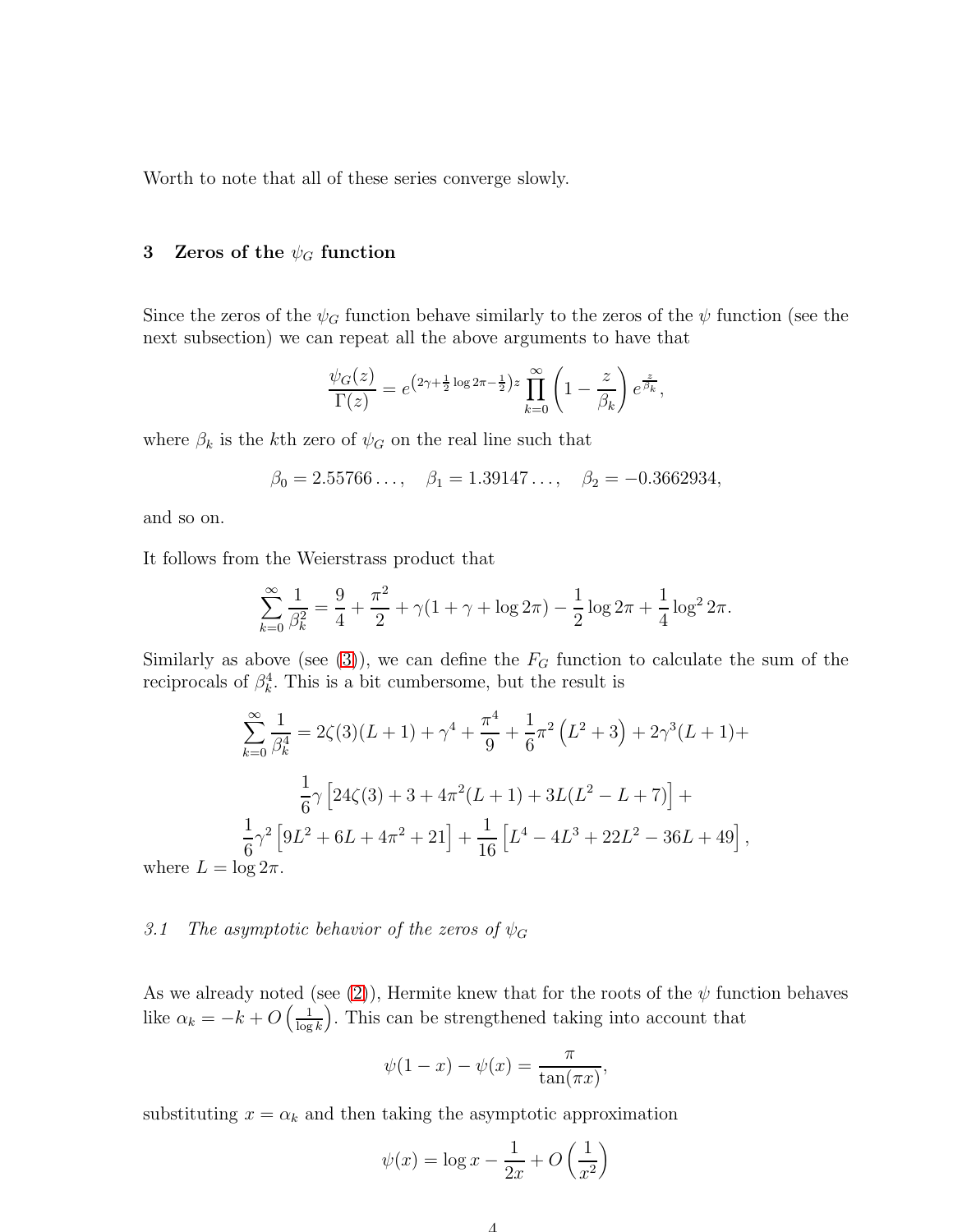for large x. This argument results that

$$
\alpha_k \approx -k + \frac{1}{\pi} \arctan\left(\frac{\pi}{\log k - \frac{1}{2k} + O\left(\frac{1}{k^2}\right)}\right).
$$

More terms from the approximation of  $\psi$  give more precise expression. As k grows, the argument of arctan is close to zero. Close to the origin arctan(x)  $\approx x$ , therefore Hermite's estimation follows. (We note that the idea comes from the WikiPedia article on the Digamma function but there is no reference there).

Such a trick can be applied for  $\psi_G$ , mutatis mutandis. The functional equation for  $\psi_G$  is

$$
\psi_G(1-x) + \psi_G(x) = \log 2\pi - \frac{\pi x}{\tan(\pi x)} - \psi(x).
$$

Substituting  $x = \beta_k$  and supposing that  $\psi(\beta_k) \approx 0$  (or at least converges to zero as  $k \to \infty$ which is, in fact, true) we can apply the asymptotic [\[2,](#page-6-0) p. 40]

$$
\psi_G(1+x) = \frac{1}{2}\log 2\pi - x + x\log x + O\left(\frac{1}{x}\right) \quad (x \to \infty)
$$

to have that

$$
\beta_{k+2} = -k + \frac{1}{\pi} \arctan\left(\frac{\pi}{\log k - 1 - \frac{\log 2\pi}{2k} + O\left(\frac{1}{k^2}\right)}\right).
$$

In Hermitean form:

$$
\beta_{k+2} = -k + \frac{1}{\log k - 1 - \frac{\log 2\pi}{2k} + O\left(\frac{1}{k^2}\right)}.
$$

(We need to shift the indices of  $\beta$  by 2 to match the real location,  $\beta_0$  and  $\beta_1$  are positive.)

This shows that the zeros of  $\psi_G$  converge a bit more slowly to the bounding left integer than  $\alpha_k$  does. For example,

$$
\alpha_{10} \approx -9.702672541, \quad \alpha_{100} \approx -99.80953650, \quad \alpha_{1000} \approx -999.8641415,
$$

while

$$
\beta_{11} \approx -9.622785495
$$
,  $\beta_{101} \approx -99.77177415$ ,  $\beta_{1001} \approx -999.8444267$ .

### 4 Extremal values of the hyperfactorial functions

There are two hyperfactorial functions, both related to the Gamma and Barnes G functions. One of the hyperfactorials is denoted by  $K(x)$  and defined as

$$
K(x) = \frac{\Gamma(x)^{x-1}}{G(x)}.
$$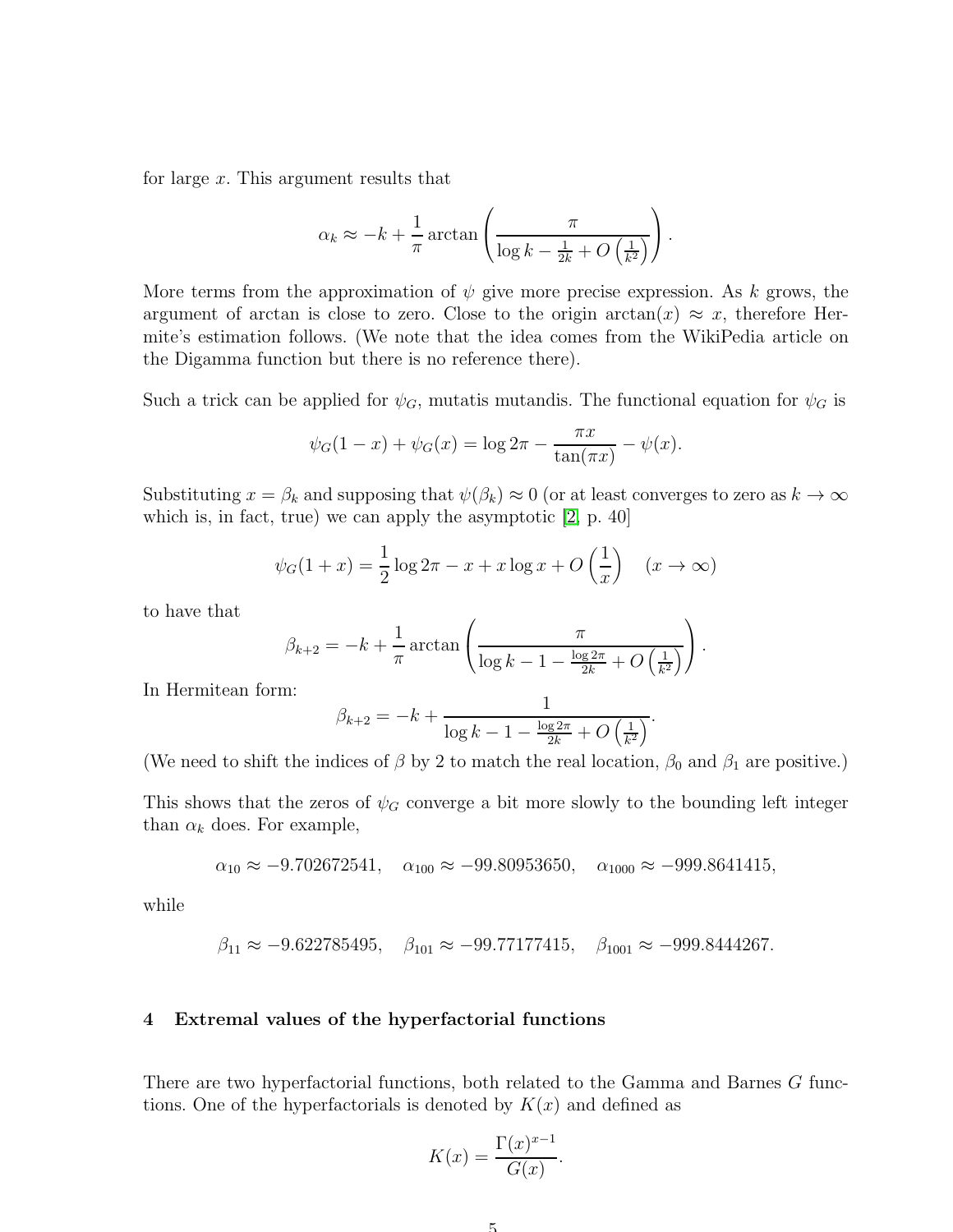Named so because its values at positive integers are

$$
K(n+1) = \prod_{k=1}^{n} k^k \quad (n \ge 0).
$$

Say something about the zeros and poles of this function...

With respect to the extrema of  $K(x)$ , we can say the following.

**Theorem 2** For real x the function  $K(x)$  has two positive real extrema at

 $x_1 = 1.53769$  is a local minimum,

 $x_0 = 0.290957$  is a local maximum,

and has infinitely many extrema on the negative real axis approximately at

$$
x_{-n} \sim -n + \frac{W(a_n(1+\log n))}{1+\log n} \quad (n = 1, 2, 3, \dots),
$$

where

$$
a_n = \frac{\exp\left(-\frac{1}{2}(1+\log(2\pi))\right)}{\pi} \frac{\cos(\pi n)}{n^n}.
$$

*Proof.* Taking the derivative of  $K(x)$ , it is easy to see that the extrema can occur at x satisfying the transcendental equation

$$
\log \Gamma(x) + x = \frac{1}{2} + \frac{1}{2} \log(2\pi).
$$

We are looking for solutions on the negative real axis, so we rewrite this equation as

<span id="page-5-0"></span>
$$
\log \Gamma(-x) - x = c,\tag{4}
$$

where we introduced the constant  $c = \frac{1}{2} + \frac{1}{2}$  $\frac{1}{2}\log(2\pi)$  and we suppose that  $x > 0$ .

Applying the reflexion formula

$$
\log \Gamma(-x) + \log \Gamma(x) = \log(-\pi) - \log x - \log \sin(\pi x)
$$

together with the asymptotics

$$
\log \Gamma(x) = x \log x - x + \frac{1}{2} \log(2\pi) + O(\log(x)),
$$

we get that the exact equation [\(4\)](#page-5-0) transforms into the approximative equation

$$
\log \csc(\pi x) - x \log x = c,
$$